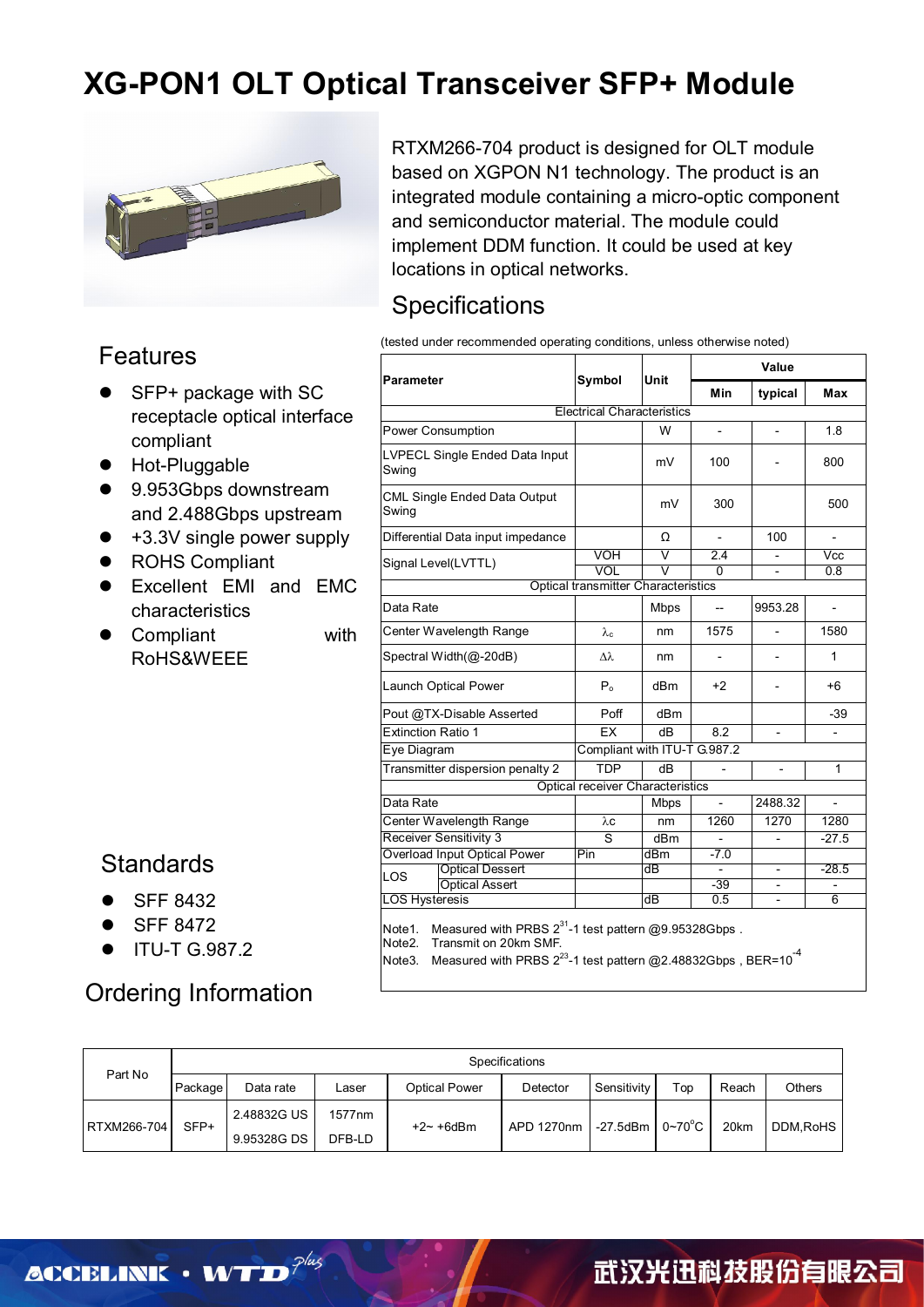# **XG-PON1 OLT Optical Transceiver SFP+ Module**

## **Absolute Maximum Ratings**

| <b>Parameter</b>          | Symbol    | <b>Unit</b> | Min | Max |
|---------------------------|-----------|-------------|-----|-----|
| Storage Temperature Range |           | ∘           | -40 | +85 |
| Relative Humidity         | <b>RH</b> | $\%$        |     | 95  |
| Power Supply Voltage      | $V_{cc}$  |             |     | +4  |
| Receiver Damage Threshold |           | dBm         |     |     |

## **Recommended Operating Conditions**

| Parameter                        | Symbol       | <b>Unit</b>  | Min   | Fyp       | <b>Max</b> |
|----------------------------------|--------------|--------------|-------|-----------|------------|
| Operating Case Temperature Range |              | $\circ$<br>◡ |       |           |            |
| Power Supply Voltage             | $v_{\rm CC}$ |              | 3.135 | າາ<br>ა.ა | 3.465      |

## **Principle diagram**